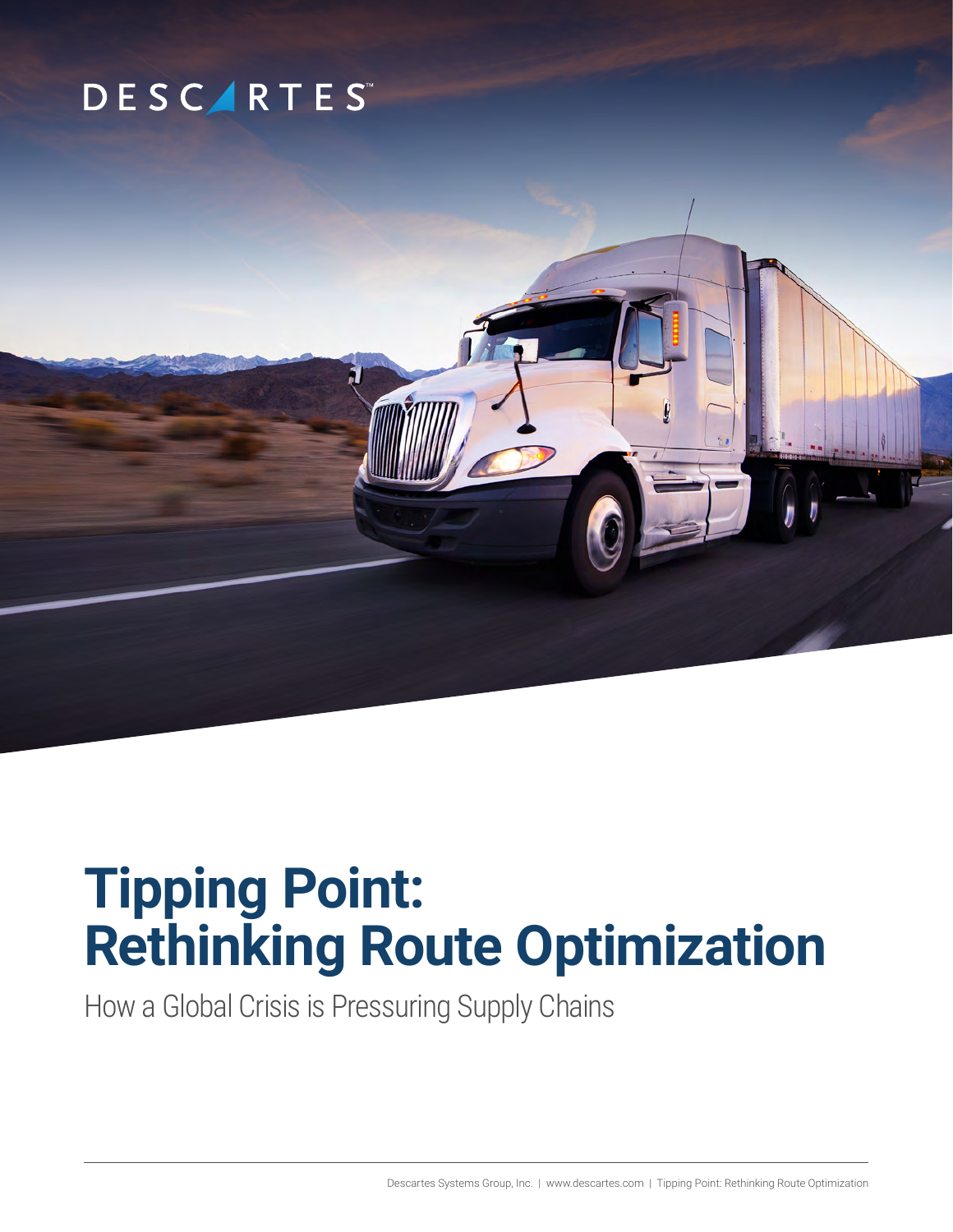## **Tipping Point: Rethinking Route Optimization**

Businesses in 2020 look nothing like the past. The pandemic and resulting customer behavior shift have put traditional fleet-based distribution networks under tremendous pressure. This created huge volatility in order volume that shows no sign of slowing. The pandemic has forced companies to rethink how they plan and execute their fleets.

## **Traditional Static & Master Routes Are Too Rigid**

The widely divergent customer demand caused by Covid-19 has shown that using static or master routes to plan deliveries is no longer the most effective strategy. While the pandemic has made it abundantly apparent that companies needed to be more agile, customer behavior had been chipping away at the static or master route model for years. Customer expectations are increasing; they want more flexibility in ordering; their order sizes vary more; and there are more "off schedule orders". Coupled with these demands, they still expect greater visibility and a high level of customer service. The challenge is to balance these new demands while reducing costs. Static and master routes are not able to keep up with the degree of change, resulting in higher fleet costs, uneven customer service and highly stressed manual efforts to address them.

## **Covid-19 Forcing Companies to Rethink Route Planning**

There are three approaches to improve route planning performance: (1) incremental improvements, which requires frequent updates to static and master routes; (2) a fundamental switch to a dynamic route model; and (3) a hybrid approach where the top tier customers are served through master routes, while lower volume customers are scheduled dynamically.

Incremental improvement to master routes is a more conservative approach (i.e. less change management) and has its own set of challenges such as how often to re-plan the routes to address changes in customer demand in a cost-effective way. For many distribution companies, becoming more agile at planning is an impossible task as the traditional process includes multiple steps that take too long, resulting in less frequent updates and new routes that were already outdated. Moreover, without the proper tools, the quality of the output is heavily dependent on the individual's judgment and critical thinking skills. This makes it difficult to scale and repeat in a consistent manner. A more effective and repeatable approach is to use strategic route modeling to quickly create efficient static and master routes that meet customer

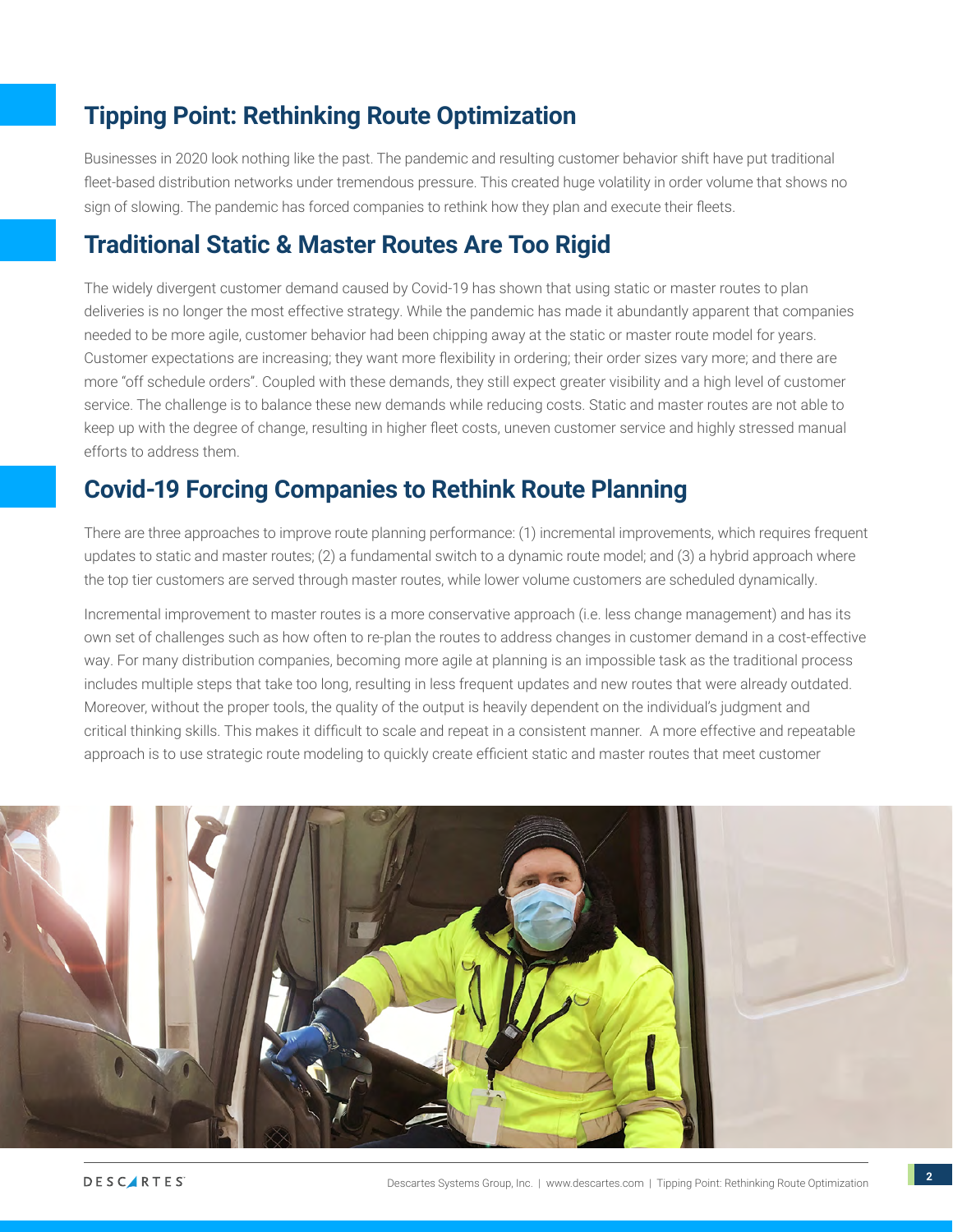## **Covid-19 Forcing Companies to Rethink Route Planning (cont'd)**

Dynamic route planning is the best approach to address today's changing demand and provide the flexibility for tomorrow's uncertainties. With dynamic route planning, deliveries are optimized based on actual orders. No longer constrained by fixed routes or territories, the fleet can be optimally deployed to best serve customers and operating at the lowest cost. However, with dynamic route planning there is more business process change management required to get all customers to be more flexible about the dates and times they can be serviced.

Many distribution customers have been reticent to adopt dynamic planning because it didn't create a regular visitation environment between the customer and the driver. Much of that rationale is gone, but there are still key accounts that demand it. Hybrid planning combines the power of dynamic planning with the ability to service anchor accounts on a regular basis. Dynamic planning creates more efficient routes than static or master routes and can handle variable demand much better. By adding the ability to plug in anchor accounts, distribution companies can get the benefits of dynamic planning and keep key customers happy. Anchor accounts can be seeded within the schedule and dynamically assigned other customer orders. This approach is much more cost effective than static and master routes, and automatically adapts to changes in demand.

## **More Flexible Route Planning Requires Next Generation Technology**

Route planning and optimization software has changed dramatically over the past 10 years, and selecting the right solution is critical for transformation and success. The capabilities needed include:

#### Strategic Route Modeling

Descartes route planning software uses a single pass approach to strategic route modeling, which is a quick and powerful way to reset distribution operations. These kinds of tools have been around for a while, but Descartes has next generation optimization technology that further speeds up the process and produces superior results versus traditional sales and territory planning solutions. Traditional tools require multiple steps to get to an answer. First, territories have to be cut, then assign delivery frequencies and delivery days selected and finally sequence routes. In each step, an analysis must be completed to see if that step violated any conditions of the previous step. Also, frequency is a trial-and-error exercise. With Descartes WinRoute™, all 3 steps occur in a single pass and the optimal frequency is an output, not an input. This approach is much faster and more effective especially for distribution organizations that are trying to be more agile to react to today's changing demand and need to pivot to new business models.

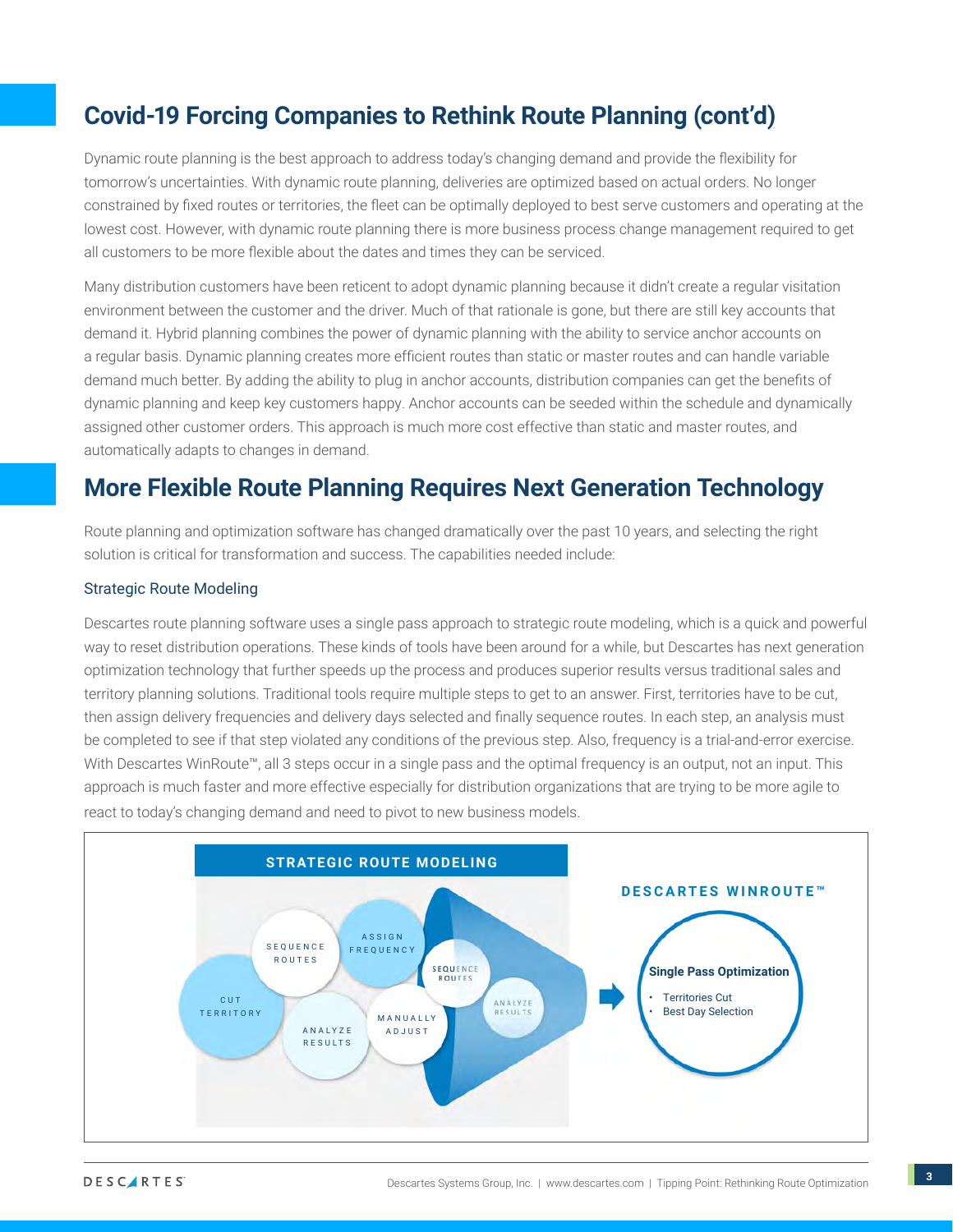## **More Flexible Route Planning Requires Next Generation Technology**

#### Hybrid Route Planning

With Descartes Route Planner™, distribution businesses can execute dynamic and hybrid planning in a single solution. Descartes software has a unique approach to optimization that allows there to be different customer types with attributes that the optimization engine uses to best plan routes. The continuous optimization capabilities of the solution provides the ability to plan orders as they are booked and seed anchor orders for key customers. Built to be "lights out", planners only have to review the results as they are being planned and focus on exceptions.



#### **Thriving in the New Normal**

The pandemic has changed the way we think about supply chains and companies are transforming the way they do business. Industry-leading distribution companies are taking the opportunity to recast their business and make strategic changes by asking themselves these tough questions:

- Are we adjusting master routes fast enough to meet rapidly-changing customer order volume and delivery locations?
- How much productivity will we gain with dynamic route planning?
- Can we use hybrid planning to address key customers and reduce transportation costs?

Becoming more flexible and productive is key to thriving in the new normal  $--$  is your organization doing enough?



*When evaluating route planning software, it is important to ensure you validate that optimization capabilities cover all of your use cases, as explained in more detail in the following blog: Advanced Route Optimization Solutions Are Not Built Overnight.*